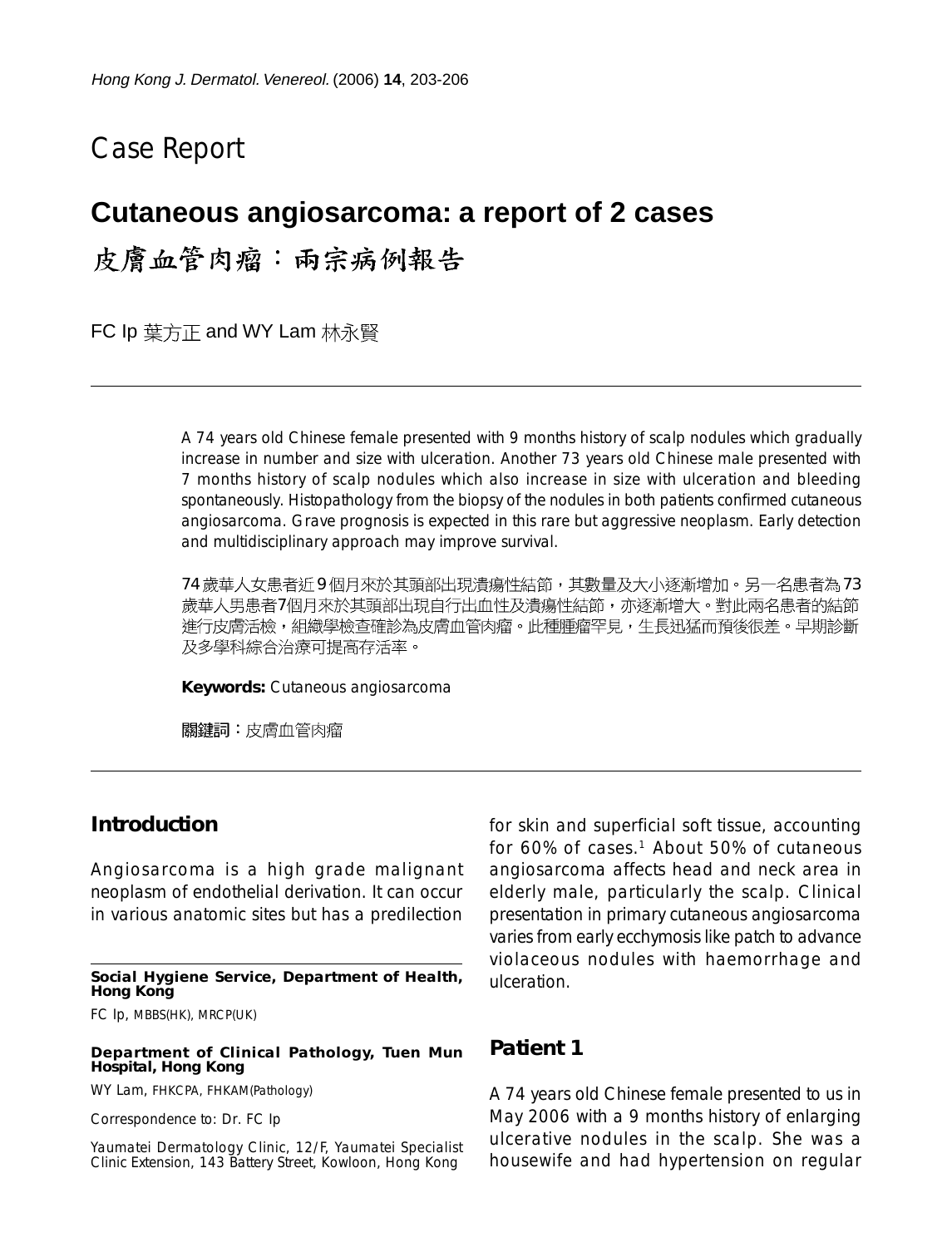antihypertensive medications. She had no personal or family history of malignancy. She was a non-smoker and non-drinker. The scalp lesions began as small nodules which enlarge and increase in number gradually. There was no preceding trauma, the nodules bled easily.

Physical examination revealed multiple ulcerated violaceous and darkish nodules in vertex and left parietal scalp. The nodules range from 0.5 cm to 2.5 cm in diameter. There was keratosis and oozing in some nodules (Figure 1). There were two 1 cm lymph nodes palpable in left lower cervical region.



Figure 1. Multiple darkish nodules with ulceration, keratosis and oozing in left parietal scalp of patient 1. Skin biopsy of the scalp nodule was performed which shown ill-defined spindle cell proliferation in the dermis with prominent intralesional haemorrhage (Figure 2). The neoplasm is composed of plump and oval spindle cells in small fascicles as well as focal capillary and cavernous formation (Figure 3). The cells are plump with active nuclei. There is patchy inflammatory infiltrate in association with spindle cell proliferation. The atypical spindle cells are CD31+ (Figure 4), CD34-, Factor 8-, Human herpesvirus 8-, consistent with angiosarcoma.

# **Patient 2**

A 73 years old Chinese male was seen by us in June 2006 with right scalp nodule for 7 months. The lesion increase in size gradually with episode of spontaneous bleeding. He was otherwise asymptomatic with the lesion. There was no history of trauma prior to onset of the lesion. He has no personal or family history of malignancy. He has history of hypertension and pulmonary tuberculosis more than 30 years ago. He is a nonsmoker and non-drinker.



**Figure 2.** It is lower power view (10X) of the tumour with spindle cell infiltration and proliferation in the dermis, there is also prominent intralesional haemorrhage.



**Figure 3.** It is high power view (400X) of the abnormal spindle cells in small fascicles and focal capillary and cavernous formation.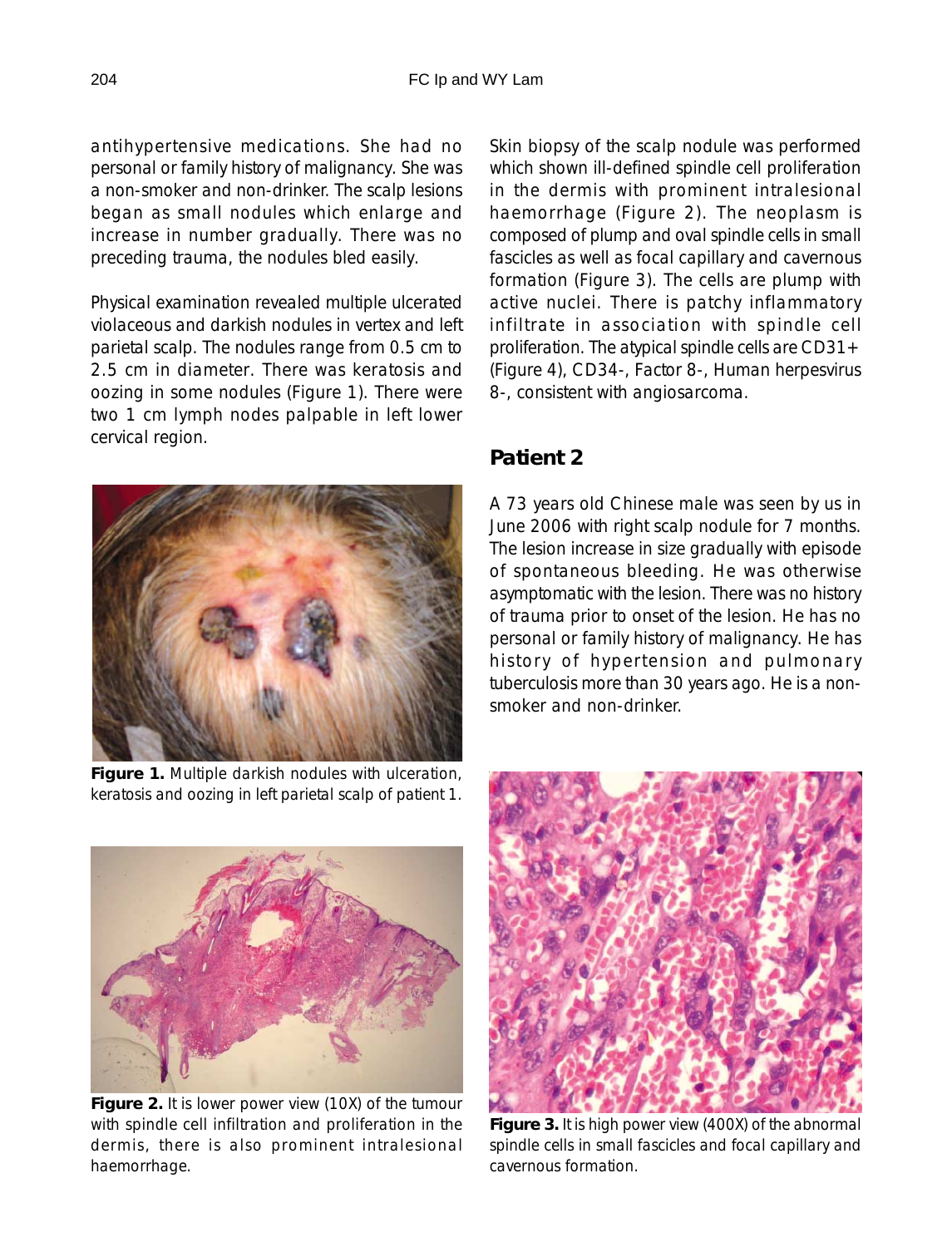Physical examination revealed 2 violaceous nodules in right parietal scalp (Figure 5). The larger nodule measured 1 cm in diameter, it was firm and indurated. The smaller nodule measured 0.5 cm in diameter; it was more fluctuant with scab in the central. There was no cervical lymphadenopathy.

Skin biopsy performed shown a haemorrhagic tumour in the dermis consisting of plump spindle to polygonal tumour cells with moderately



**Figure 4.** This shown the CD31+ of the abnormal spindle cells.



**Figure 5.** Violaceous nodule with surrounding diffuse pigmented patch, which indicates local metastasis, in right parietal scalp of patient 2.

pleomorphic nuclei, scattered cytoplasmic vacuoles and intracytoplasmic red cells. The tumour cells show a dissecting growth around the tumour nodule. They form abnormal and irregular vascular channels. These tumour cells are CD31 and CD34 positive. The diagnosis is angiosarcoma.

## **Discussion**

Cutaneous angiosarcoma (CA) was first described in 1945 by Caro and Stubenrauch.<sup>2</sup> In 1948 Stewart and Treves described association between angiosarcoma and post-mastectomy lymphedema, the Stewart-Treves syndrome.3 Wilson-Jones described cutaneous angiosarcoma primarily affects scalp and face of elderly in 1964.4 CA is a rare neoplasm, accounting for <1% of all sarcomas. CA can be classified into primary and secondary. Primary CA was the more common form. In patients with primary CA there had been no previous skin irradiation and lymphedema when compare to patients with secondary CA which usually had either predisposing factor. The most common presentation seen in about half of the cases was an enlarging violaceous nodule over a period of 1 to 3 months, as in patient 2. Other presentations include multiple satellite nodules, as in patient 1; keratotic flesh-toned papule mimic basal cell or squamous cell carcinoma, a discrete vascular tumour such as pyogenic granuloma, or non-alarming ecchymosis and bruise-like patch. Secondary CA is well known to affect area of skin with chronic lymphedema and radiodermatitis. There is a male preponderance in primary CA, male to female ratio of  $2-3:1.^{1,5}$  The average age of onset is more than 74 years. The main clinical differential diagnoses are lymphoma, malignant melanoma, Kaposi's sarcoma, metastatic malignant neoplasm, rarely deep fungal infections such as chromoblastomycosis.

Primary CA is the clonal proliferation of malignant cells express endothelial differentiation. The predominance of head and neck tumour (particularly scalp) raised the speculation of